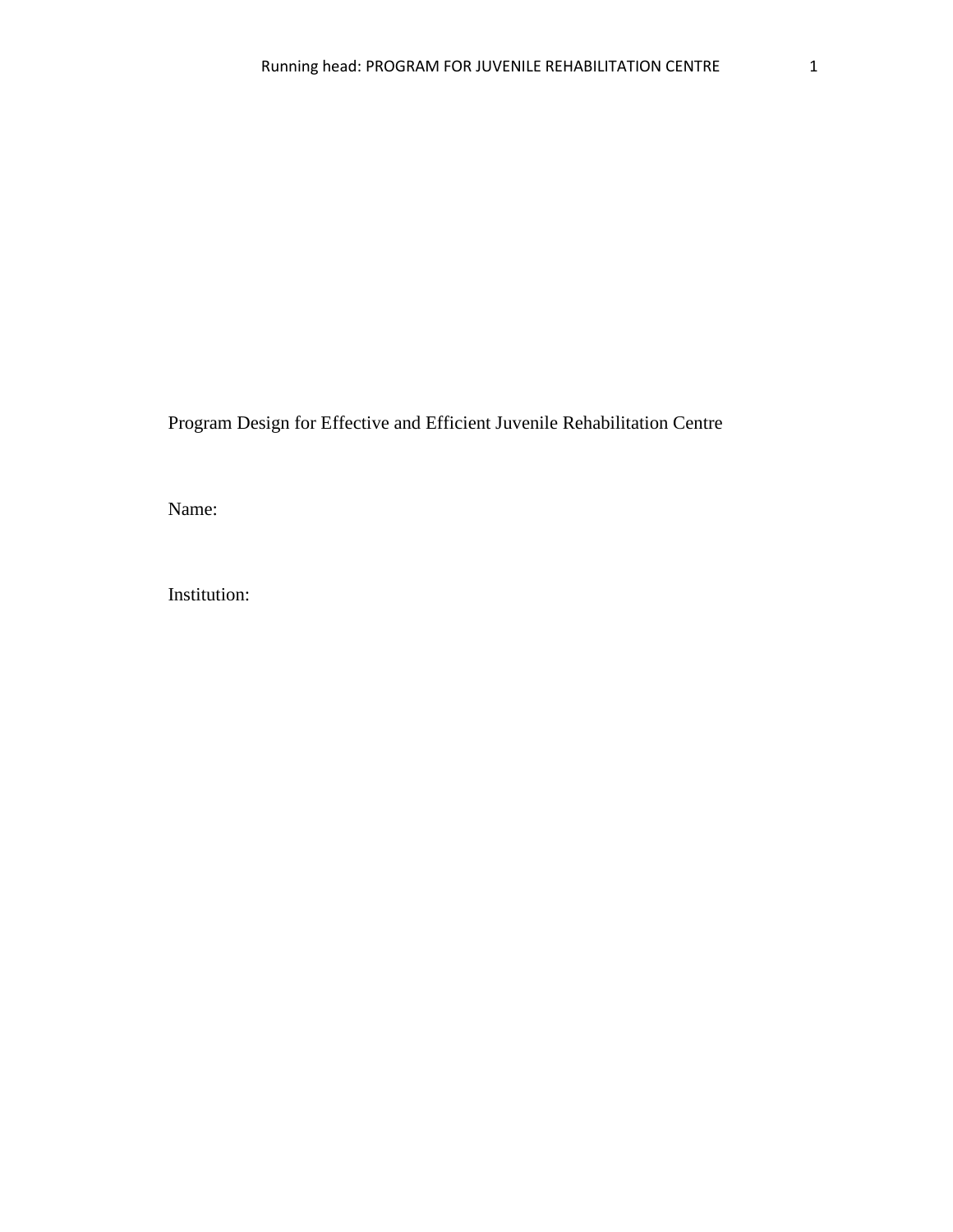### **Abstract**

In response to the rising number of juvenile offenders and the huge cost of traditional imprisonment, there is a growing number of boot camps in the United States. Though there is increased knowledge concerning the nature and ineffectiveness of boot camps, most parents refer their children to boot camps and become frustrated. This is because most boot camps do not address the root cause of the defiant behavior (Welsh et al 2014). Instead, boot camps create aggressive and punishing environments that offend most of the juveniles. Most juvenile develop the attitude that boot camps are facilities developed to punish their behavior and is not different from prison confinement. Several studies have revealed inc0reased recidivism for participant of boot camps with aggressive environment (Ostrowsky 2005).

There need to be changes in the designing and operating juvenile boot camps. This program addresses the loopholes that build negative attitude about boot camps among the juveniles. This model program addresses the critical issues in the planning and managing boot camps for juveniles. This program will create a boot camp that resembles a home to develop empathy that the at-risk-youths mostly lack. Therapeutic services, such as counseling, restorative, and skill building are part of this program. These services reduce re-offending youth participants by between 10 percent and 12 percent. This will lower the possibility of recidivism among the youth participants (Ravenel 2002).

# **Psychogenetic Theory on Delinquency**

Healy and Bronnner 1936, theory on delinquency among the youths center within the psychological problems resulting from unhealthy interactions within the family and with the immediate environment such as peers, neighbors, or institutions such as the local administration. The youth results to delinquency as a solution to their problem (Steiner 2010).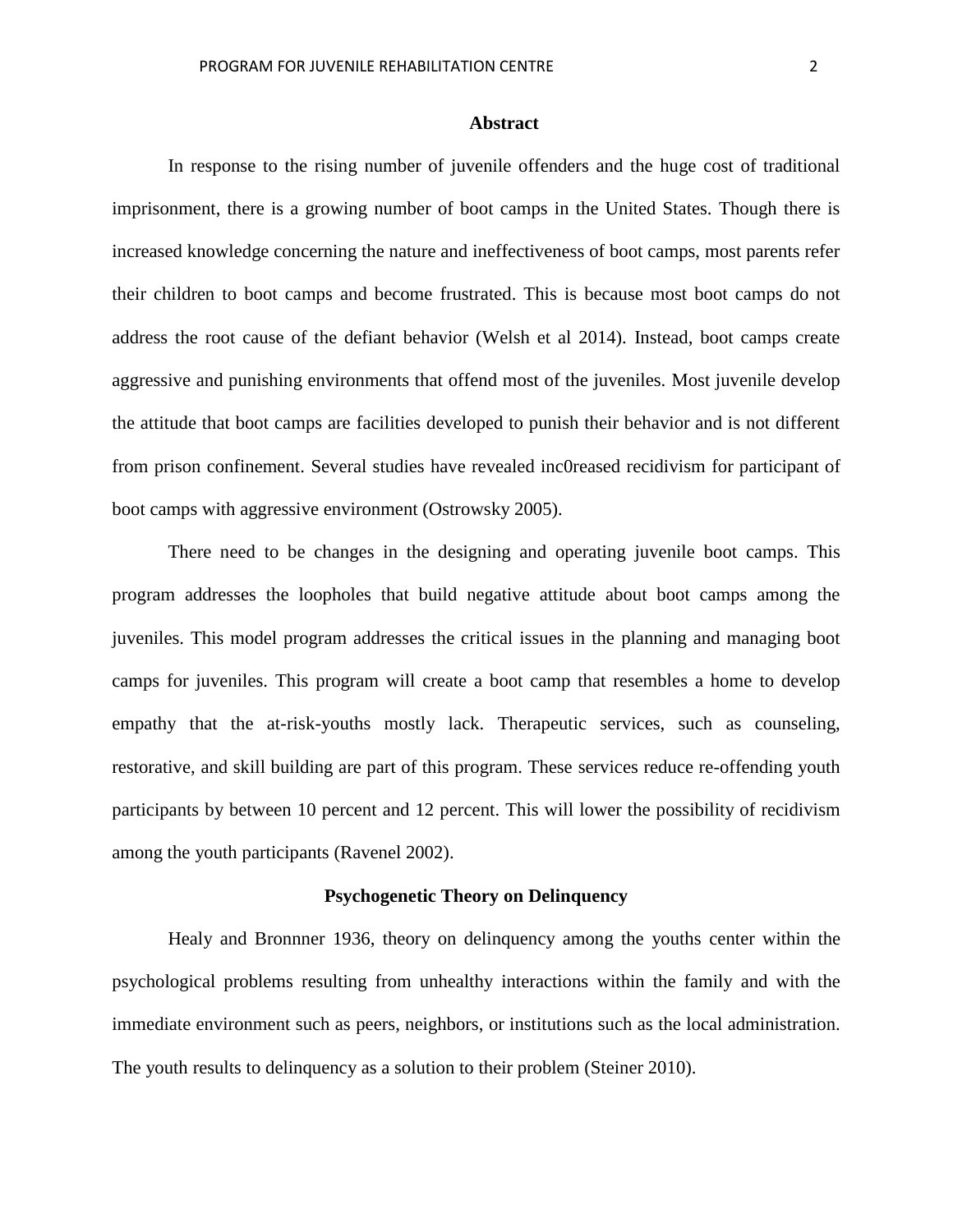According to Steiner's study based on this theory, 90% of delinquents come from unhappy families. Most likely, these families fail to meet most of the youth's needs due to poverty or negligence. As a result, they may develop poor relations with their peers or authority. The youth feel discontented with the situation and result to delinquency as a solution. Delinquency is therefore a reaction to the problem (Steiner 2010).

Therefore, this program will address the psychological and material needs of the youths. These include counseling and guidance, education, health care, need for socializing, physical activities, rewarding, and job provision among others. Delinquent juveniles need to feel appreciated. By addressing their needs they will develop positive attitude toward their peers and the authority. They are also likely to respect other people and themselves. In addition, the juveniles are likely to react by ceasing illicit behavior and replacing it with more rewarding habits (Steiner 2010)

#### **Nature of the Boot Camp**

This boot camp will create residential environment that resembles a home for learning skills and discipline. The boot camp will be situated in normally populated location where participants can visit and interact with people. The activities in the boot camp will resemble the normal home and school activities such cleaning, cooking, reading, entertainment, and sports among others.

Military-like training that is common in normal boot camps will be for those participants who develop the sense of empathy and self-discipline. This will help create role models, and encourage more to aim for self- discipline rather than resentments (Campbell 1998). Militarylike training will be like a reward for those with sense of discipline.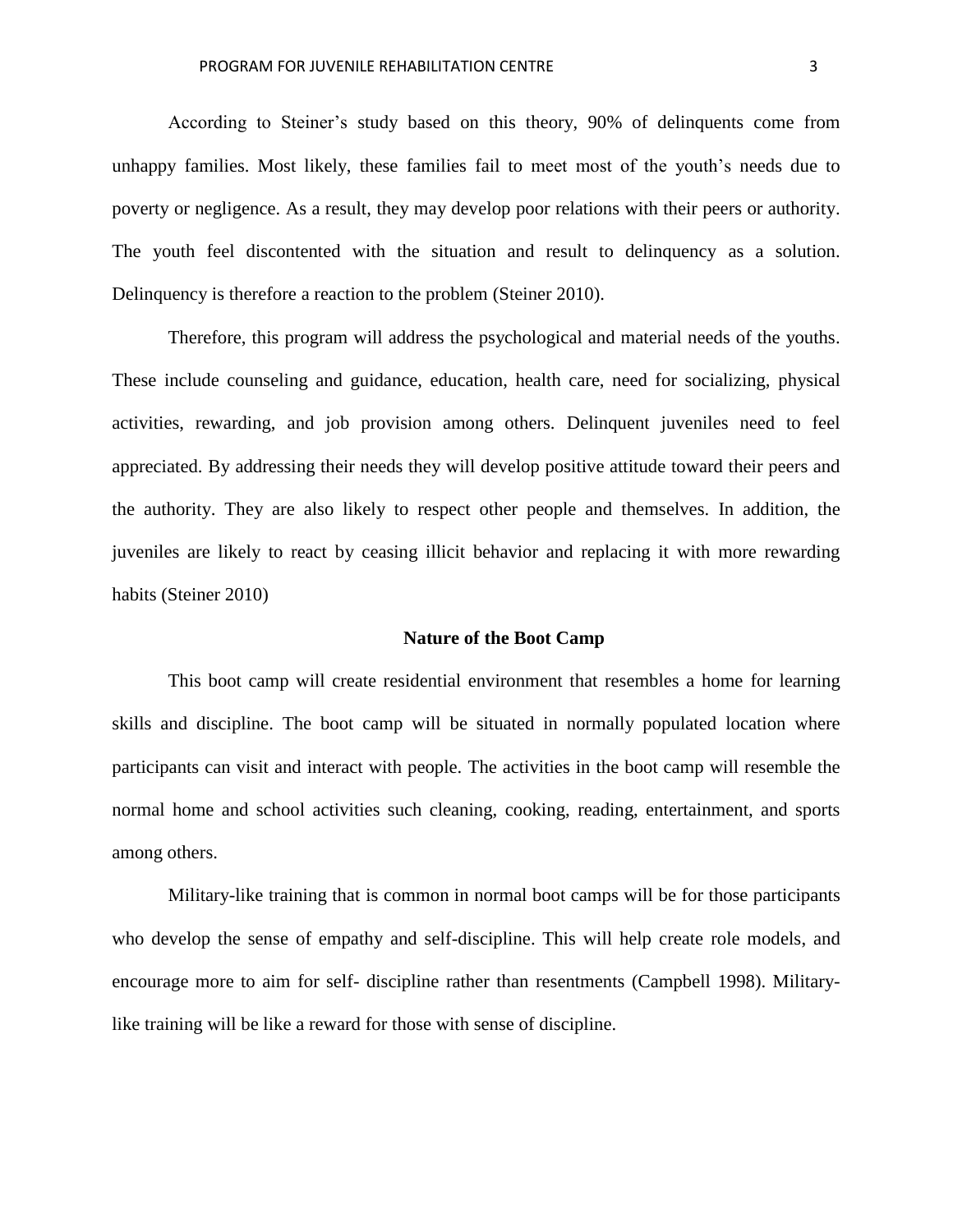Rewarding young people for positive behavior creates an environment where they compete to achieve more than the other does. Rewards are incentives that work better for young people than in adults. This incentive will help create an environment of hard working youths. By rewarding them, they will also develop positive attitude towards the authority and therefore reduce chances for resentments towards the authorities (Campbell 1998).

At the beginning, it is important to separate facilities for males and females. This is important to prevent aggression against the females. However, when most of the youths achieve a recommendable level of general empathy they may share facilities such as classrooms (Ostroesky 2005).

### **Nature of participants**

To minimize the likelihood of failure in this program such as voluntary drop out, participants of this program should be non-violent. Participants will go through a thorough diagnosis for any signs of violent behavior. This activity also involves evaluating the history of participants. Those participants who have records of violent offences such injuring their victims with weapons do not qualify for this program. This is because violent juveniles may create aggressive or unsafe feelings among others participants thereby encouraging dropouts (Steiner 2010). Violent juveniles who pose threat to the society need more secured confinement. Malyanyane Children's Correctional Camp in Singapore is a good example of a successful program that admits nonviolent participants only (Darville et al 2001)

Most boot camps in the United States fail to instill discipline to the participants because they allow the socialization of the violent and the non-violent youths. The violent youth usually bully the nonviolent one leading to drop outs. Some of the non-violent may also perceive the behavior of the violent one as rewarding therefore copying them. Besides, the youths are more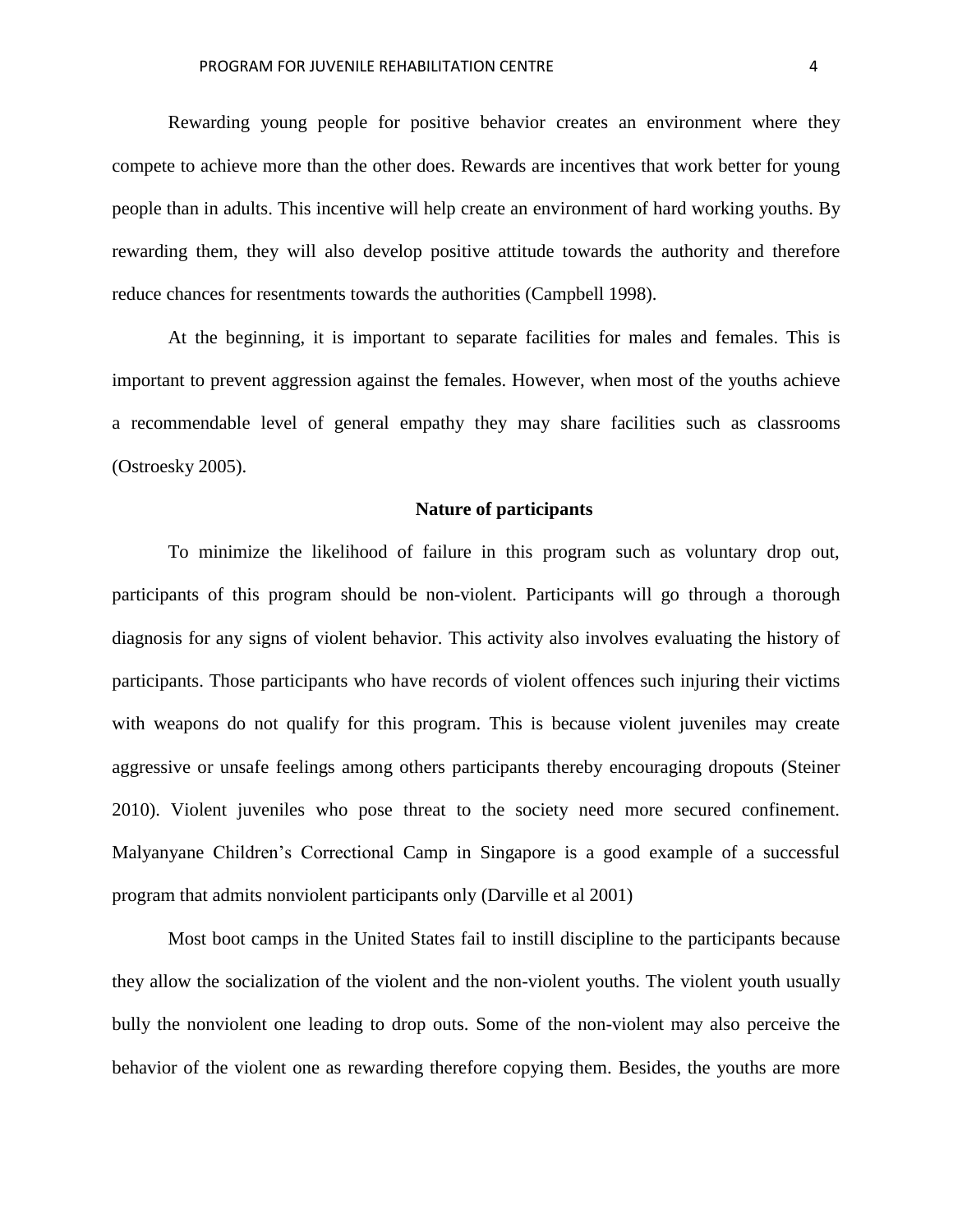prone to peer pressure. Socialization between the violent and non-violent juveniles usually creates chances peer influence to violent behaviors. This will increase the degree and the rate of violent circumstances with the authority and among the participants (National Institute of Justice 2016)

It is important for participants from different social and cultural backgrounds to participate. Participants of different races and spheres of life create a rich environment of interaction and learning. This will create trust among races and appreciation of nature. These kinds will learn the important values in life and minimize the likelihood of hurting each other on grounds of race or social background. This will lead to development of informed adults who can interact with others without malicious suspicion. They will also be able to adjust to different environments and apply positive values without turning to violence to succeed (Welsh et al 2014).

Studies reveal that, young people who attend learning institutions with persons from different races and social backgrounds tend to appreciate diversity more those who attended ones with similar background aspects. The youths who attend schools that admit students with minimal diversity in terms of cultural or social background adjust poorly in their place of work. This is because lack of early interaction with diverse cultures limits one to what they are familiar with and may reject what they is unfamiliar (Welsh et al 2014).

# **Health Care**

In boot camps, it is important to involve participants who are not suffering from terminal illnesses such as cancer and severe asthma, or severe mental disorders. This is because such participants need sensitive care that may compromise the operations of the camp in terms of budget and staff. The participants may also be inactive in most of the activities and therefore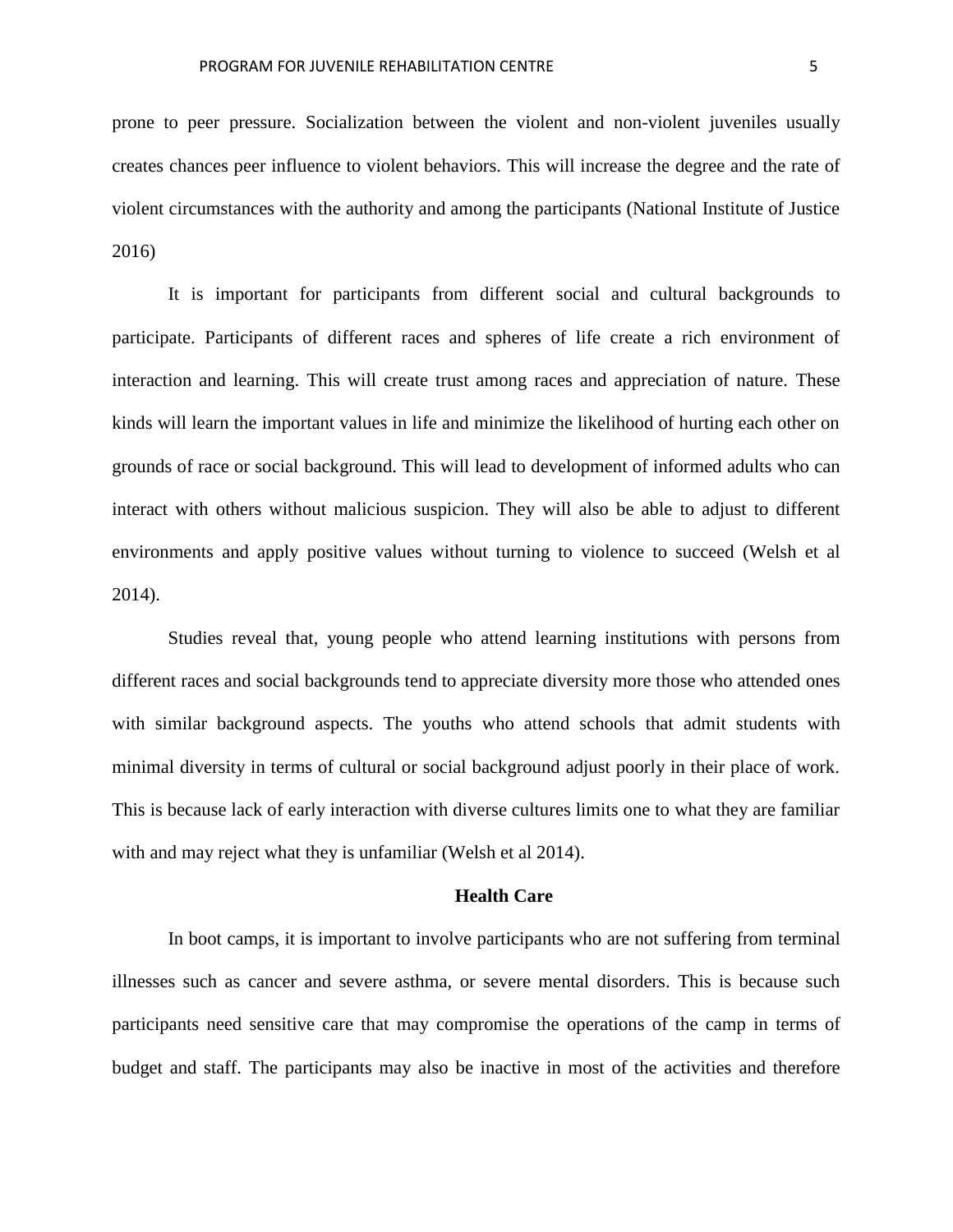may not benefit much (Steiner 2010). Therefore, before admission participants will be diagnose with any terminal illnesses or severe mental disorders.

The health program also involves evaluating medical history and drug tests to help plan on the provision of medical care for different groups. For example, if majority of the participants have a history of drug abuse, then more resources will be channeled towards recovery. The participants health history helps determine the kind of duties to be assigned. It also helps the health staff make better decisions on health services management and treatment (National Mental Health Association 2016). However, the camp will provide medical care for common illnesses. This program will collaborate with both governmental and non-governmental health provider. Their support is important especially in cases where active participants need special health care (Campbell 1998).

#### **Substance Abuse, Counseling, and Treatment**

Most of the youth-at- risk are drug abusers (National Mental Health Association 2016). Extreme drug and substance abuse for troubled teens end up in compulsive habits. These teen becomes compulsive drug or substance abusers leading to physical financial social and legal consequences (Ravenel 2002)

The main reasons youths abuse drugs are a result of peer pressure and depression. The effects of substance abuse among the teens are more of a problem to those from poor background and street children. This is because drug abusers must have money to purchase the drugs. Most teenagers do not have independent financial means. This will compel them to engage in crime to earn money for purchasing drugs (Ravenel 2002).

Therefore, in this program there will be a designed drug rehabilitation division. This division is to provide therapeutically services especially to the very affected. The general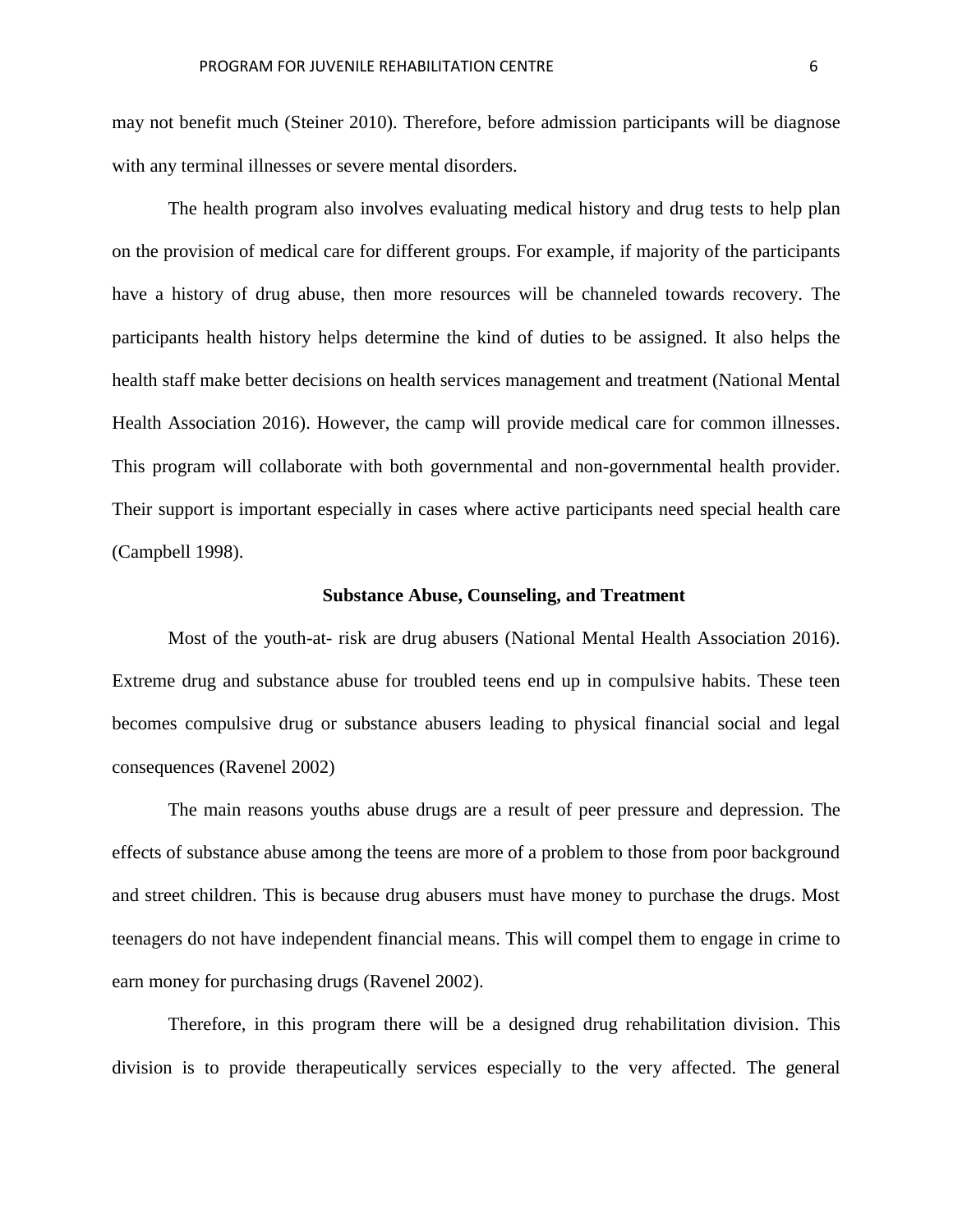intention of rehabilitation is to help the affected to cease substance abuse (Darville et al 2001). To address the issue of psychological dependency, the affected will be taught new ways of interacting in a drug free environment.

There are various ways to encourage drug abusers to cease the behavior. Patients will be encouraged not to associate with persons who abuse substances. For legal drugs such as alcohol, complete abstention is more effective than attempts at moderation, which may lead to relapse. Psychotherapists consider moderation as unsustainable (Welsh et al 2014)

Psychotherapists will also, offer counseling classes for the drug abusers. This include cognitive behavioral therapy with the main aim of helping the participants recognize, avoid and cope with situations that may lead retrogressive behavior. This include recognizing the main motivation to substance abuse whether it is family problems, peer pressure, poor decision making, or availability of drugs among others (Steiner 2010).

Motivational interviewing is also part of encouraging behavioral change (Steiner 2010). In this forum, participants will be motivated to change their behavior and seek treatment. Reformed former substance abusers are especially important at this forum (Darville et al 2001). They will be sought to give motivation speech to encourage change of behavior. Motivational interviewing is more effective if it is done on daily or at least weekly basis. When it is carried consistently, participants are unlikely to drop out of the counseling support. They are likely to seek more information on various and best methods for treatment. Studies reveal that if one of the addicts in the support group accepts medication there is a great likelihood that others will follow (Steiner 2010).

Social cognitive theory to addiction or behavior in general encourages therapists to offer motivational incentives (Darville et al 2001). These are positive reinforcement to motivate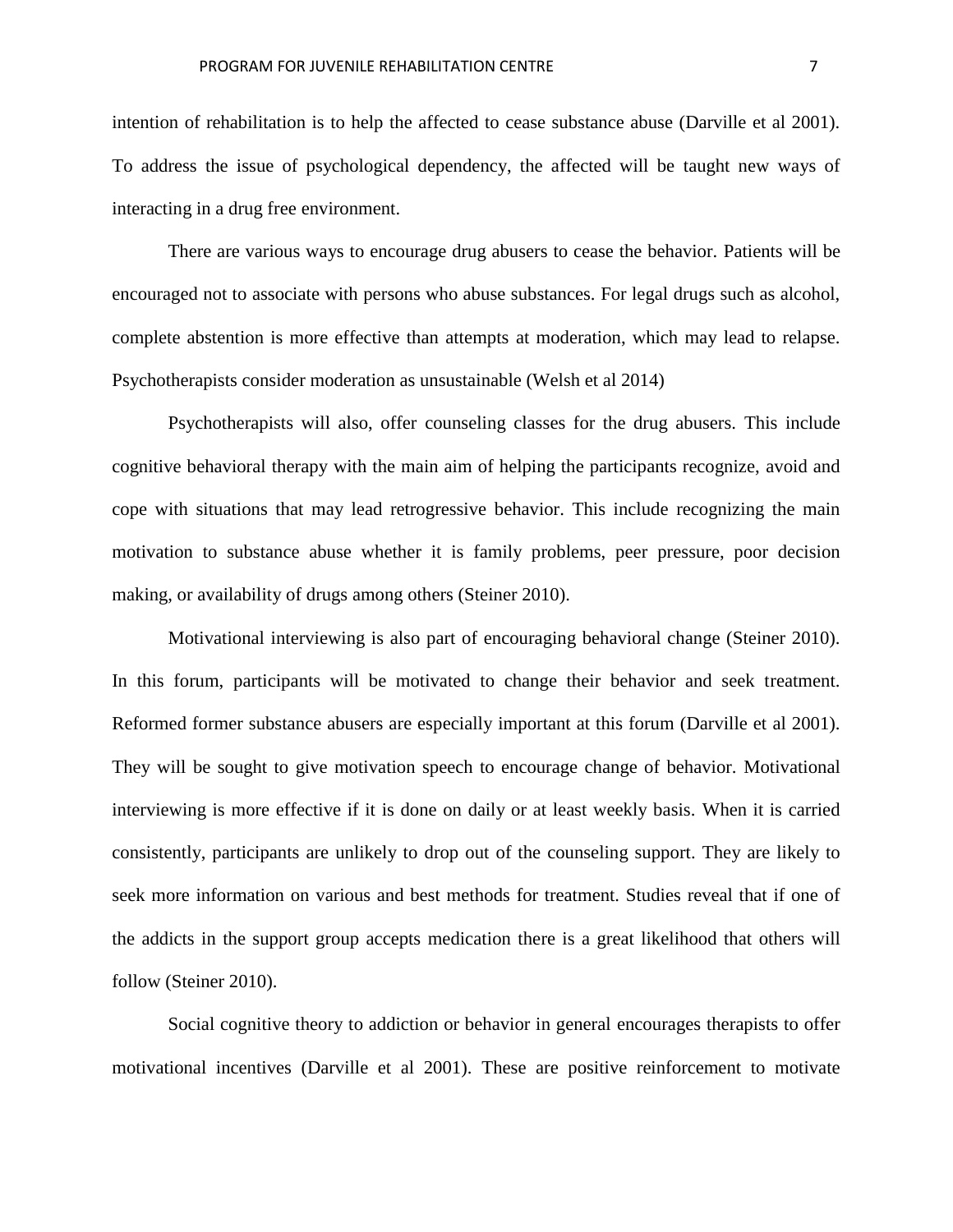addicts' abstinence from substance abuse. Incentive such as offering free medication, a tour to attractive places, or a job opportunity will divert the attention of the addict from the substance to the more rewarding change in behavior. Most addicted youths will cease their behavior if that can be replaced with something more rewarding, and that which can put them ahead of their peers (National Mental Health Association 2016).

It is important to offer medication to the severely affected participants. Some drugs for treating addiction are effective in helping the addicts reduce injection drug use, which is highly related to high-risk sexual behavior and exposure to sexually transmitted diseases. According to the National Institute on Drug, consistence doses of methadone help stabilize patients. They can avoid crime, concentrate in school, avoid sexual violence, and reduce the risk of contracting sexually transmitted diseases (National Institute of Justice 2016).

The personnel dealing with the juvenile addicts must be consistent in most of the activities aimed at promoting behavioral change. According to psychotherapists, consistency in administering the right action to promote behavioral chance among addicts accounts to approximately 25% of the efforts needed (Ravenel 2002).

### **Education, Job Training, and Placement**

Education is the one of the primary service that must be provided to the juveniles in rehabilitation camps. Besides, education is a constitutional right for every child in the United States. Despite the federal requirement to offer education to juveniles in detention centers, there are many problems with the education problems in these camps. Most of the camps do not provide the state mandated basic education. This is because some centers do not have basic materials such as books, and teachers are poorly trained on how to deal with special needs of children in detention camps (Ravenel 2002).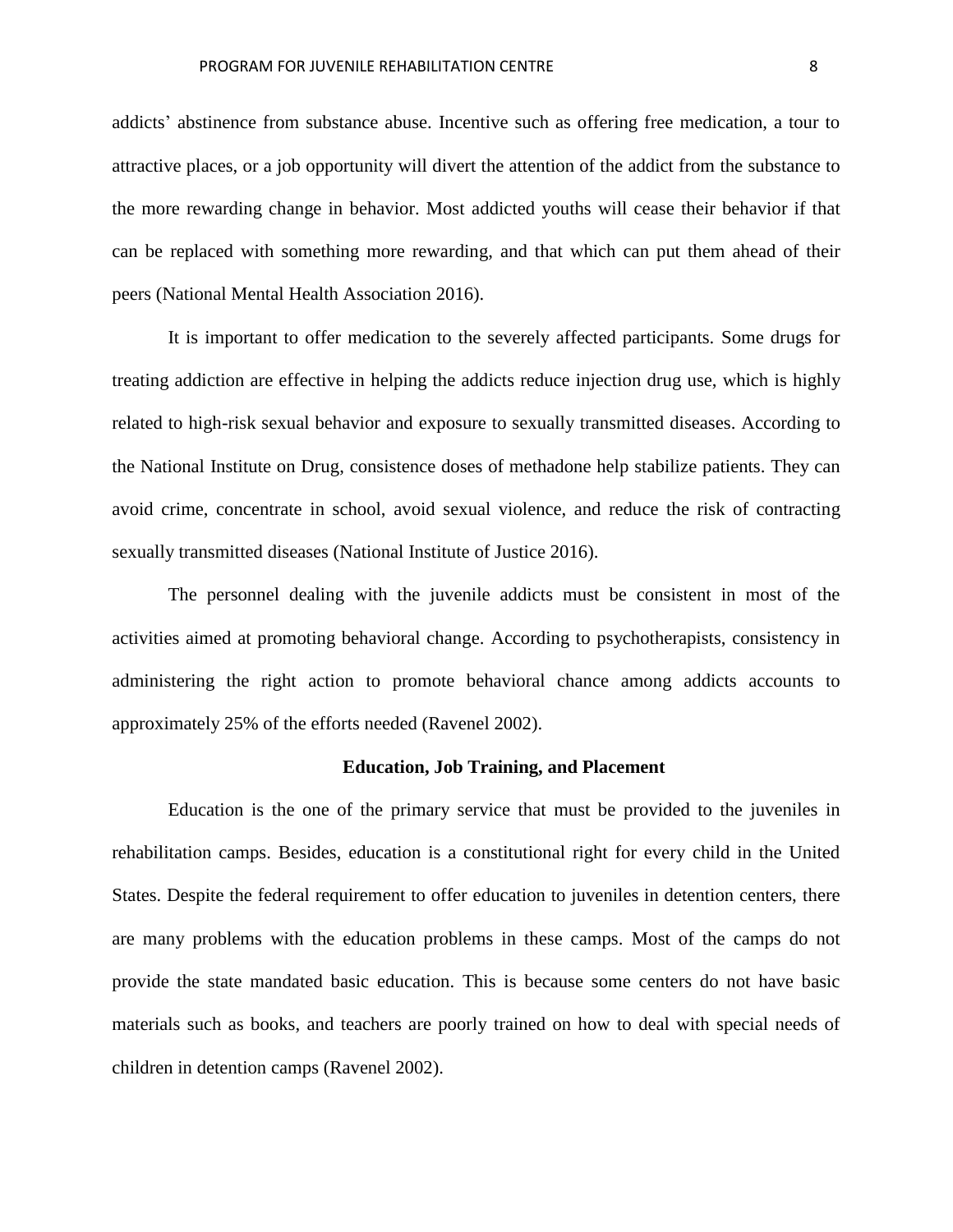To avoid this problem, initiators of this program will seek enough funds to put up basic facilities for learning. The teaching staff will undergo training on how to handle troubled juveniles, or seek the service of well-trained professionals. The teachers must comply with the State mandated standard of basic education for juveniles. The program will also teach the youths on how to handle life situations without resulting to violence.

To encourage good performance among the students, this program will have a rewarding culture. The best performing juvenile will be rewarded for good performance. Such rewards may include academic trips, presents, or placement after completing education. This will encourage competition among the juveniles leading to a culture of high performance (Darville et al 2001).

For those juveniles who perform poorly, the teachers and the support staff such as psychotherapists will carry close monitoring. They will be given any necessary support. However, those students who do not perform for reasons associated with poor behavior will be punished like in normal learning facilities. They will also be required to attend remedial classless to improve their performance (Darville et al 2002).

Besides the normal curriculums, the program offers job training for the jobless participants between the age of 18 and 21. This is especially for those who lack any particular skills for the job market. However, the curriculum will prepare other youths for the job market. Those who will directly receive job training upon admission are the youths above 18 years of age. These skills empower the economically to cater for their needs (Campbell 1998). They will be encouraged to donate some of their income to the program.

This program will collaborate with the state and local governments, and the private sector to offer placement for graduates who possess job skill and knowledge. This will be a motivation to the juveniles to work hard in class and other activities. Graduates who possess skills that are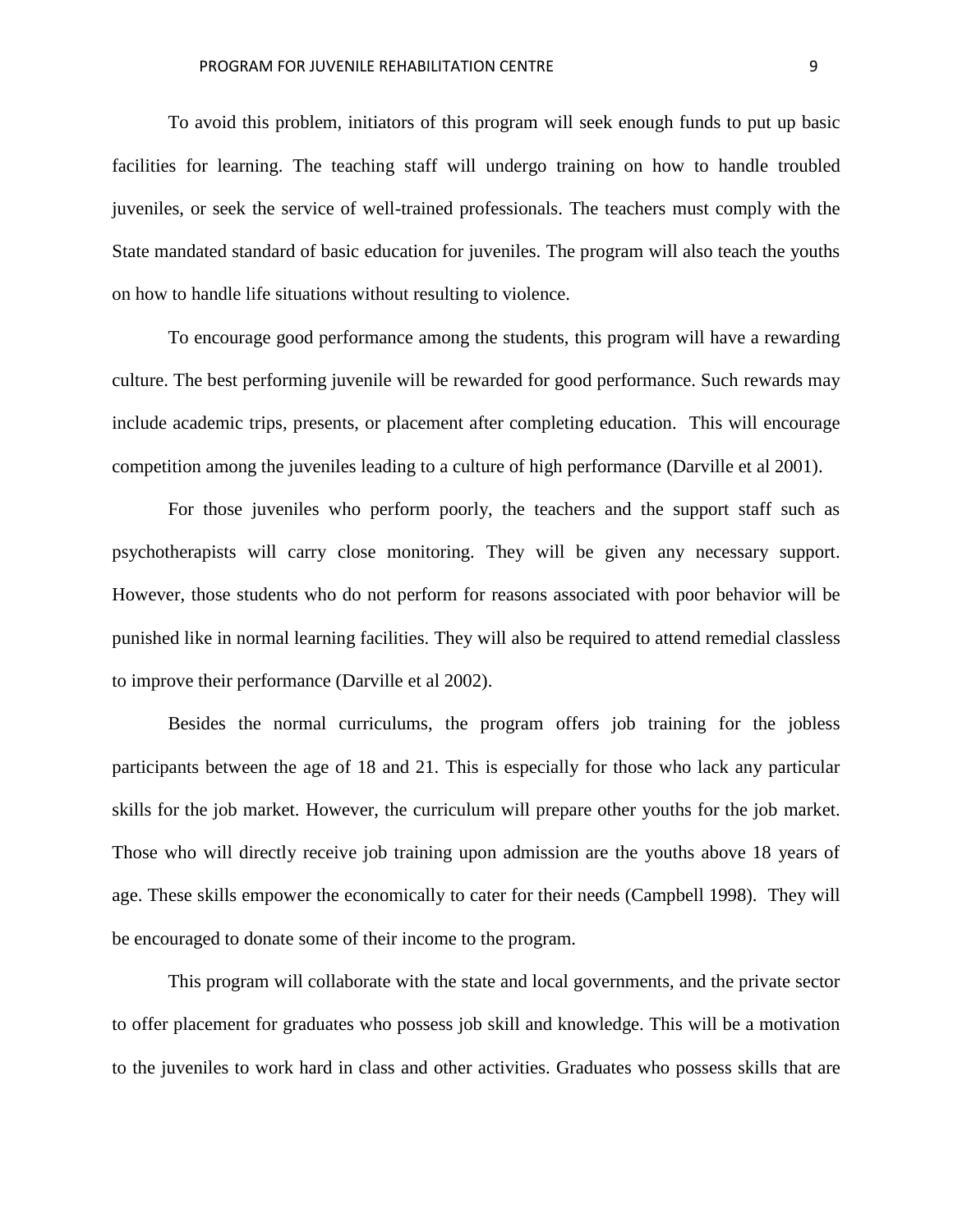helpful to the program will be absorbed as employees. This will contribute to program sustainability (Campbell 1998).

### **Community Service**

This program will incorporate community service as part of the activity mandatory for the juveniles. These community services may include volunteering to clean a public beach or a local public park, participating in a charity walk for the less privileged members of the society, helping the old people learn some computers skills, volunteering at crisis line, and delivering food for those who are unable to leave their homes among others (Campbell 1998). They may also donate some of their old clothes to children in financially struggling children centers.

Community service will enable the at-risk-youths learn empathy that they usually lack. This is also an opportunity to interact with people. This will help them learn how to socialize in a drug free environment. They will also learn some ideas on how to spend their free time. This will also instill the team spirit that is important in many organizations and institutions (Campbell 1998).

# **Physical Activities**

Physical exercises are a normal activity in this program. Young people need exercises to develop team spirit among them. It is also a way of spending leisure time. This will also work to divert the attention of the juveniles from illicit behaviors to more rewarding habits (Ostrowsky 2005).

At the beginning, the juvenile may be required to pick a sport they are good in or that which they enjoy. As time goes, the juveniles will develop higher concentration levels. During this period, they become better in what they do. Instructors may notice some talents in sports. They should encourage then not giving up, instead they should pursue their talent. These talents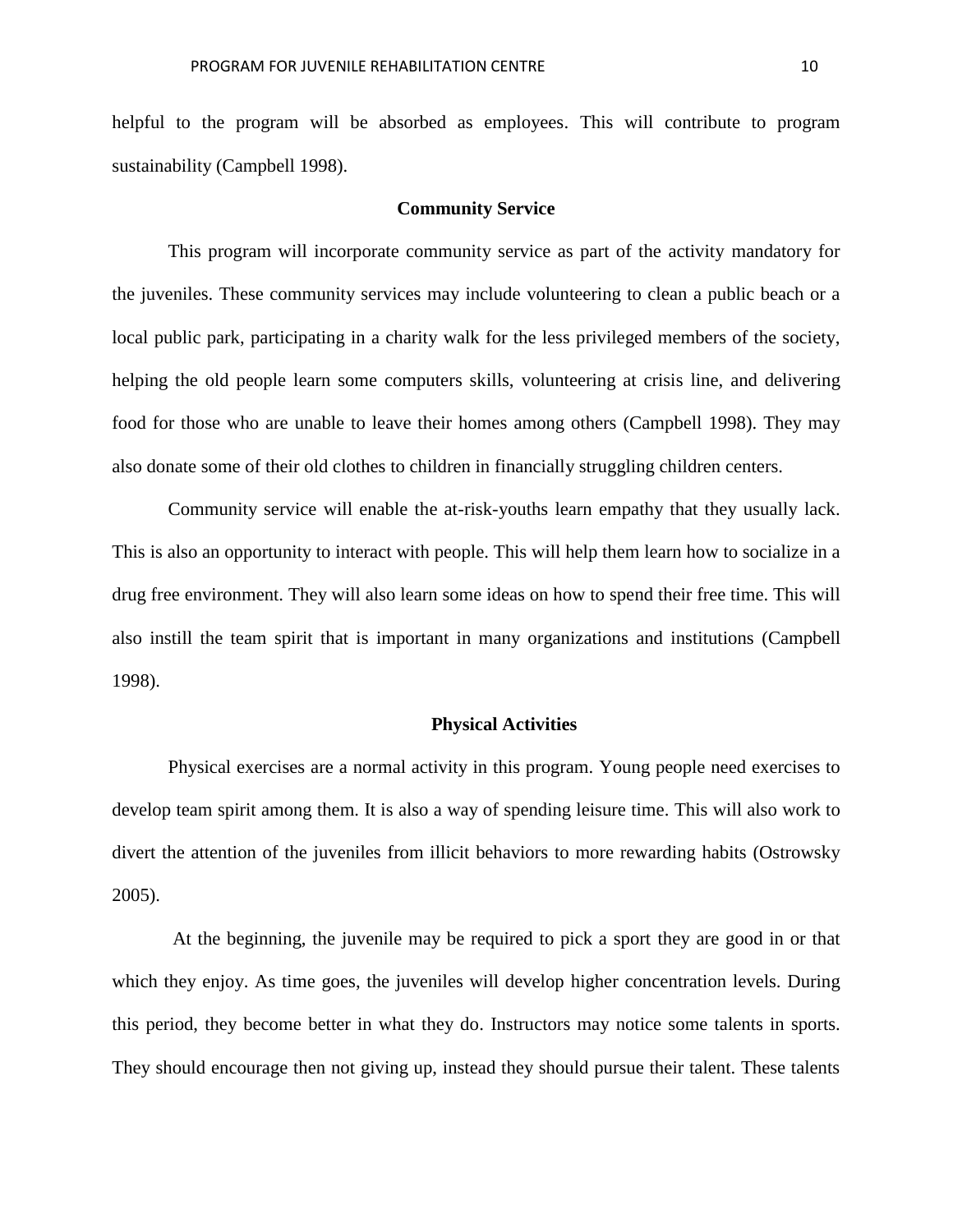may develop disciplined career people. Instructors may also engage then in more tough physical activities such as mountain climbing. This will help develop a sense of perseverance among the juveniles (Steiner 2010).

# **Source of Funds and Operations**

Boot camps are expensive to operate (Campbell 1998). Usually, an average boot camp will spend approximately \$70 per participant. However, there are various ways to raise funds to fund such initiatives (Darville et al 2001). At the beginning, this program seeks donations from the well-wishers. Donations may be in form of finances, food commodity, class materials, beddings, or skills. Professional in the relevant fields such as psychotherapists and teachers may volunteer their services. This is especially for the retired professionals and fresh graduates in the relevant fields.

The juveniles will carry out most of the activities that do not require special skills such as cleaning, cooking, and collecting commodities such as food. These activities assigned to the participants will reduce the operating cost. This will also develop a sense of responsibility among the teens (Steiner 2010).

### **Conclusion**

This model program is a way to help reduce congestion in the public detention centers for Juveniles in the United States. Stakeholder for juvenile behavior correction will learn best practices from this program. This will create an environment of more effective and efficient intervention programs.